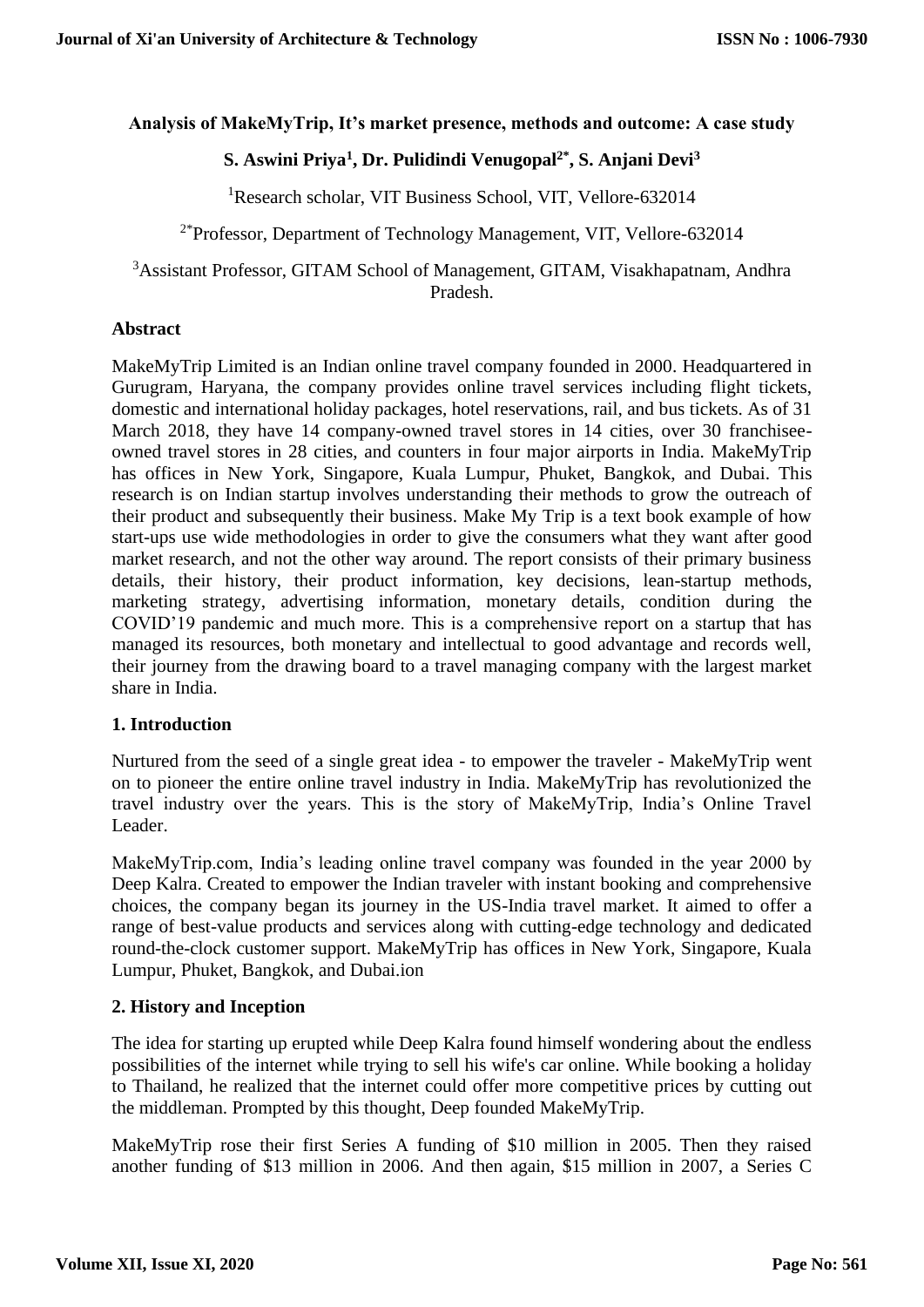funding. However, in 2016, the company launched their IPO. They received \$180 million. Later, they launched another IPO in which they raised \$330 million. It was in 2017 and the company had no other funding activity since then.

### **2.1 Products**

MMT services offerings include Airline tickets, hotel reservations, holiday packages, railways tickets, bus tickets, car rentals, customer care support, etc. It can be broadly categorized into three sections:

### **a. Air Travel**

It includes

- ➢ Domestic flights in India
- $\triangleright$  International flights from India
- $\triangleright$  Inbound Overseas to India

Air travel constitutes 77% of the net revenues of MMT. Their major share of transaction traffic is online with only 5% offline transactions.

### **b. Hotel and Packages**

It includes:

- ➢ Hotels Domestic and international
- ➢ Packages for conferences and event (domestic and international)

It constitutes 20% of the net revenue. The majority of transaction traffic is offline with a 60% share.

### **c. Other Segments:**

It includes:

- $\triangleright$  Bus, rail, car
- ➢ Ancillary services/products

It contributes to only 3% of net revenue.

### **3. Product model**

In a broader sense, a business model is described as a plan of any business or company of how to make a profit for their organization. It includes identifying the products or services for sales, the target market or customers, and anticipating expenses or costs. All in all, a business model of an organization defines its way of making money. It explains that at a particular cost, how an organization can earn profit by delivering maximum value to its customers.

MakeMyTrip works on B2C (Business to customer) business model in which they facilitate their customers through booking their tickets online as it only requires a single click of the mouse to avail of a wide range of products and services of the brand. A Business model of any business includes below main elements: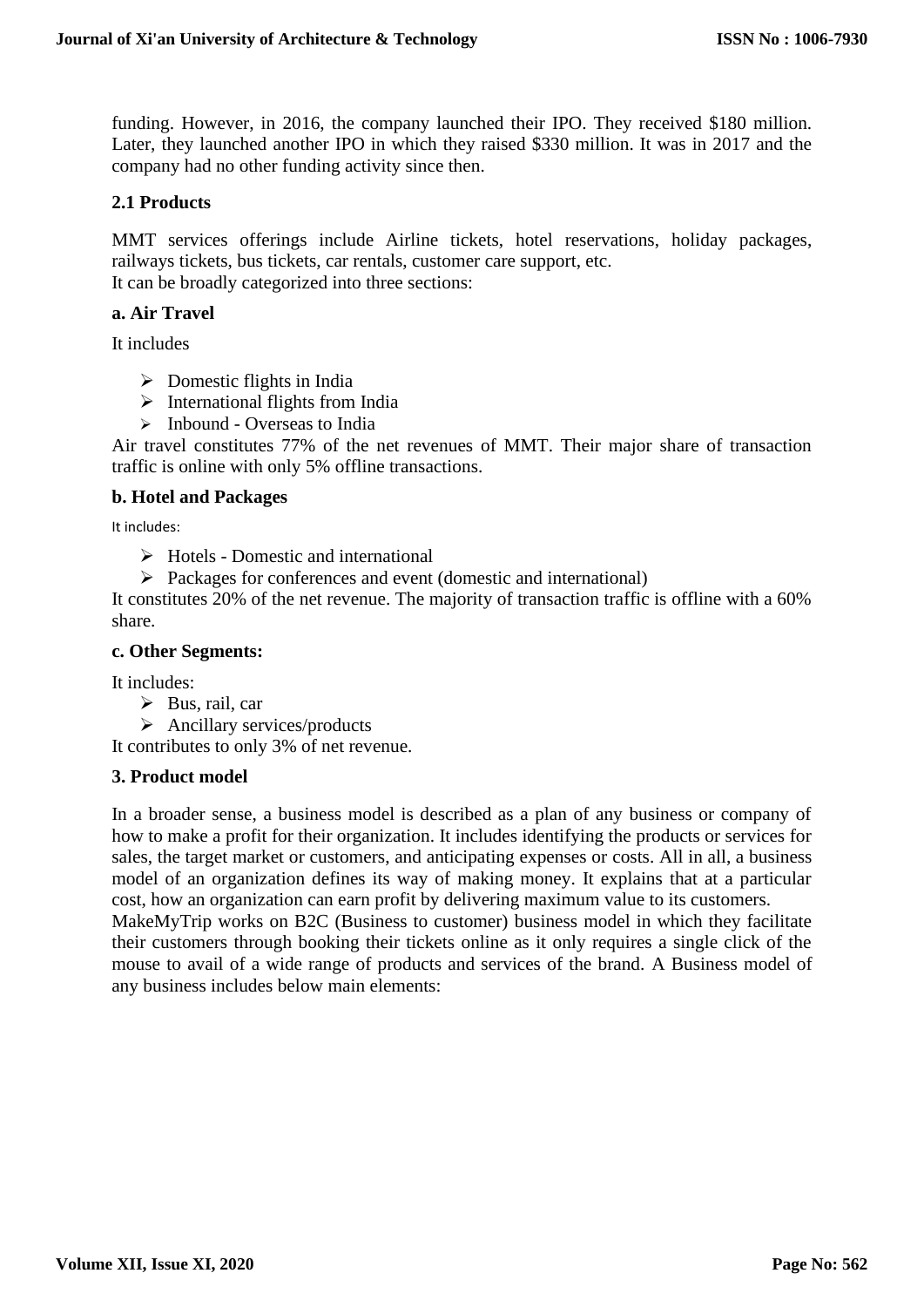

**Figure 1: Business model distribution**

MakeMyTrip works on B2C (Business to customer) business model in which they facilitate their customers through booking their tickets online as it only requires a single click of the mouse to avail of a wide range of products and services of the brand. To save the valuable time of their customers in planning for holidays, they also offer different holiday packages. Other than the B2C business model, MakeMyTrip has also launched the Maybes model to extend its services for corporate travels. Businesses are able to manage their travel schedule and accommodation facility for their employees using different features of MyBiz like single dashboard system, Central payment processing through MyBiz wallet, and quick refund facility to MyBiz wallet on booking cancellations, etc.

# **3.1 Value proposition**

1. The core value proposition of MakeMyTrip is the best deals that it provides to its customers at their convenience.

2. It offers effective, reliable services to its customers and also, incorporates the latest and advanced technology in its business.

3. Besides providing economical air tickets it believes in providing a great experience to its customers.

4. Customers are able to save their precious time as MakeMyTrip.com website of the brand provides

the advantage of listing all available services or options at a time.

5. Customers can make changes and cancel the booking anytime as MakeMyTrip provides very flexible services.

6. Payment services are also extremely smooth as various payment options are available like debit cards, net banking, credit cards, etc. and also, most of the banks are on board.

7. E-transaction service facilitates customers to get the refund of money by automatic transfer of the amount back to the same account.

8. Apart from above, MakeMyTrip also offers a lot of value-added services like attractive discounts and offers on different bookings.

9. MakeMyTrip offers back-up to its customers that make it unique from other online travel agents i.e.

10. Special discounted prices at premium hotels are also offered.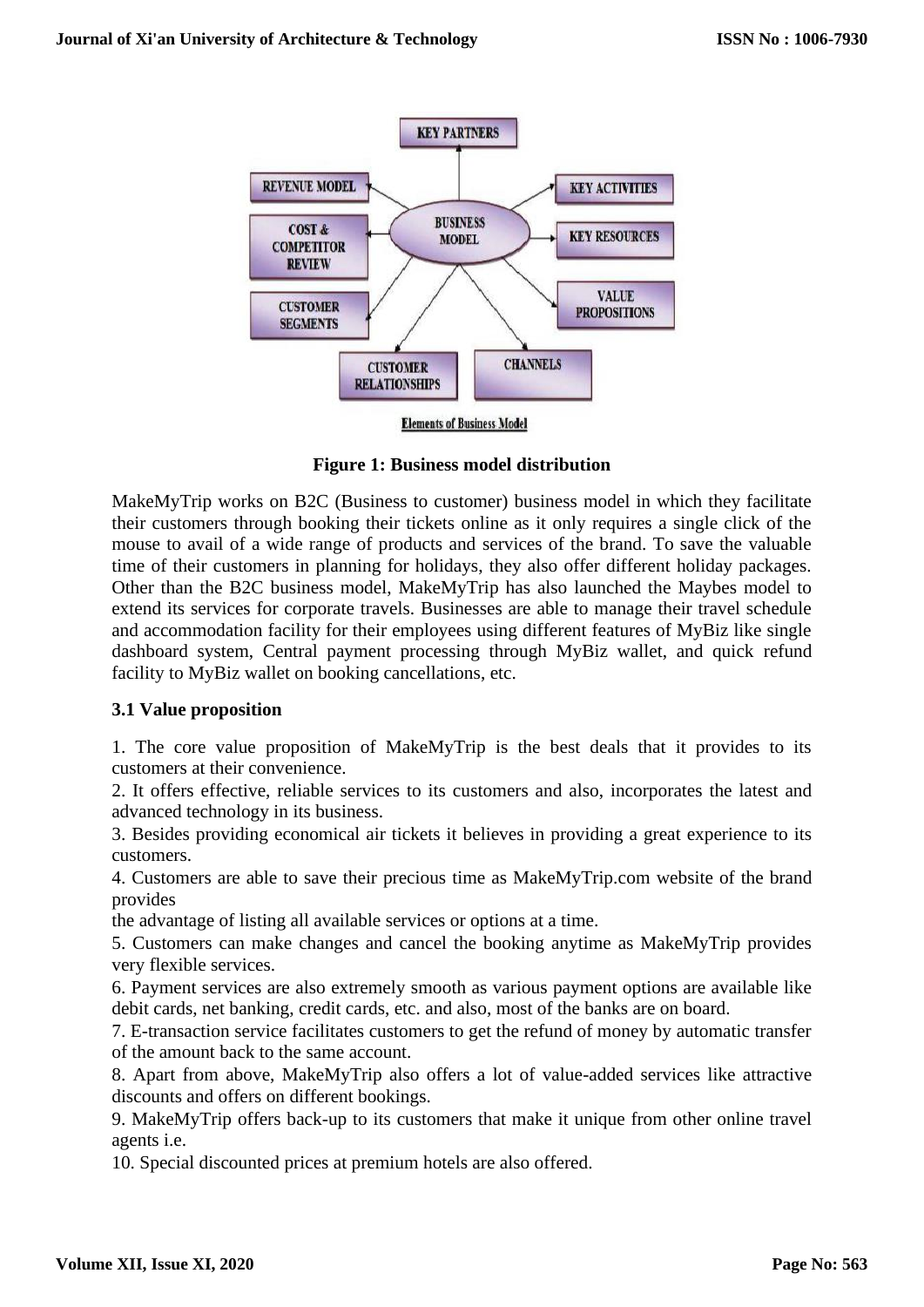11. To handle travelers professionally in destinations, the brand also offers partnerships with tour agents who are local to those destinations.

12. To encourage repeated travelling, it provides on-tour freebies for these repeat travellers.

13. To book a hotel, flight, and holiday on mobile or desktop site is a great experience for customers as one can do the booking quickly in a hassle-free manner. The attractive features of MakeMyTrip services like quick discounts, My-Reward and My-Wallet facilities, Fare Calendar, and other facilities do value-addition to its products and services. Thus, the brand is continuously offering the best services to its customers.

### **4. Marketing strategy**

### **4.1 Funding**

MakeMyTrip's first series funding of \$10 million was raised in 2005. After that in 2006, the company raised the next series of funding i.e. \$13 million. Further in 2007, one more series of funding of \$15 million was generated. The brand received \$180 million in its IPO which was launched in 2016. In another IPO in 2017, \$330 million were raised. The brand raised a total of \$548 million in funding in 5 rounds.

### **4.2 Revenue generation**

The Air ticketing segment of MakeMyTrip generates revenue through the sale of domestic and international air tickets to customers on an internet-based platform. Hotel and holiday package segment contribute to revenue by providing hotel reservations and holiday packages by using the internet-based platform. Other revenue generation segments include income from advertisements by displaying advertisements on websites, revenue by selling bus and rail tickets, also, income from providing access for the website to a travel insurance company. Hotels and holiday packages segment which is a non-flight business; is of higher-margin category as compare to airline ticketing, and by contributing 54 percent of total revenue; this segment is the highest revenue contributor of the brand. With a market share of 24 percent, MakeMyTrip has secured a leadership position in the market segment of domestic flight ticketing. The company is able to maintain its net worth at the high end. The transport segment also contributes to a great margin in revenue generation. Red bus, which is a subsidiary and bus transport company of MakeMyTrip, has recorded a growth rate of 35 percent YOY basis. The company has recorded vigorous growth in Quarter 1 of FY2020. As per the company, air business contributes 35 percent in total revenue, and the bus transport segment generates 10 percent of the revenue. The company has also started an intra-city cab facility in selected locations. It generates revenue through rail tickets as it has an association with IRCTC for the same. To widen its revenue generation segments, the brand has also introduced weekend travels, other activities, and events. Domestic travel holds the top position in air ticket revenue i.e. 60 percent share. Similarly, 85-90 percent revenue of the hotel business is from domestic travel. MakeMyTrip has generated revenue of \$146.9 million in the third quarter of FY 2019-2020 wherein, it was recorded \$118 million in the second quarter of the same financial year. Also, losses of the company are reduced by 50 percent in the third quarter of FY2020 in comparison with the third quarter of FY2019. The overall revenue of FY 2019-2020 is \$526.8 million.

# **5. Campaign**

The campaign curated by our student is called MakeMyTrip Land or simply MMT Land. The basic ideology behind this Make My Trip marketing strategy is to target all those half-made and never-successful plans that college-going kids and working freshers make.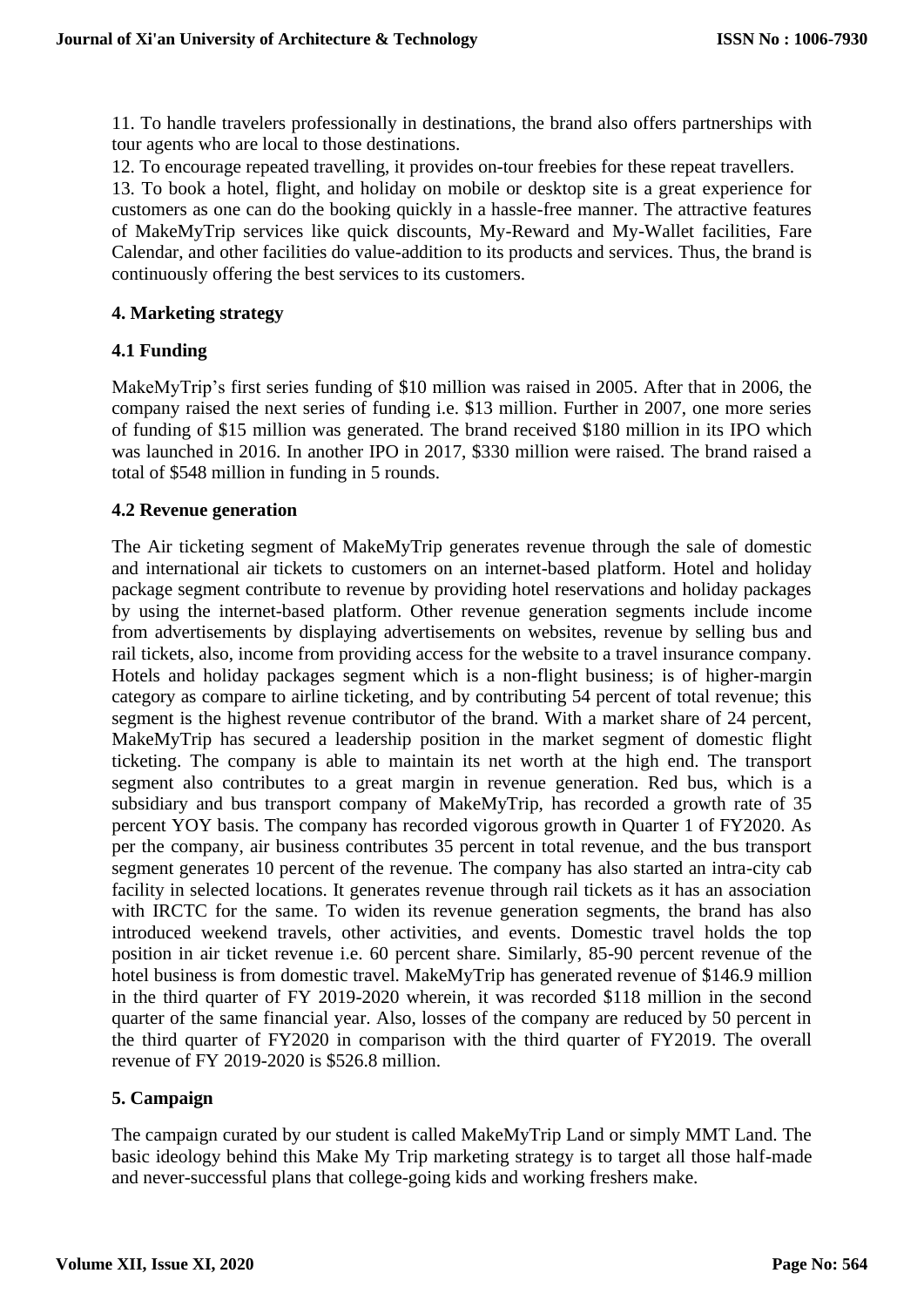This campaign is here with a group that offers that even the introverts of the group cannot refuse and make memories out of the "Goa Trip that never happened".



**Figure 2: Logo and marketing phrases**

Though MakeMyTrip already offers a lot of daily coupons, the communication of the same is very family-oriented and this campaign makes it more youthful and dynamic. The digital marketing campaign focuses on setting up VR Booths where three people can enter at once and experience a "friend-cation" at one of the 5 spots that come at the top of a college student's travel list- Goa, Thailand, Manali, Rishikesh and Leh. The student will experience the temperatures, sonic range, and activities virtually after which he/she will exit the booth from a walkway tunnel from the other side which is divided into 5 sections catering to the 5 destinations. They can click pictures, make boomerangs or videos within the tunnel and post them up with a cool hashtag for a feature on our page. This will ensure that MakeMyTrip deviates from the business-trips or family vacations and inculcate a trendy friend-cation vibe in its communication.

### **5.1 Target Audience and buyer persona**

This MakeMyTrip project focuses on acute market segmentation. The target audience chosen is a very specific age group. The consumer survey circulated to collect insights and determine the pain point was sent to young adults, college students, and everyone between the age group of 18-24. After receiving around 65 responses a buyer persona was based upon the collected results.

The primary and secondary buyer personas are both college-going students, fest enthusiasts, young-adults, interns, freshers, and full-fledged employees between the age group of 18-24.

The main point of difference between the two personas is gender. The students have gone with this make my trip marketing strategy mainly because since this campaign is going live in India's college fests. Females make sense as the secondary audience as unfortunately, they do have permission issues and a lot of other personal factors to consider before planning a trip with friends and colleagues- which may, in turn, be a hindrance to a direct sale. Males, on the other hand, do not have as many factors to consider and are easier to sell the idea to. Following are the primary target audience:

- $\geq$  Age of 24-44
- ➢ Who are married
- $\triangleright$  With monthly salary of Rs 30,000 plus
- $\triangleright$  From families who are internet savvy
- ➢ Transacted on internet before
- ➢ Deal hunters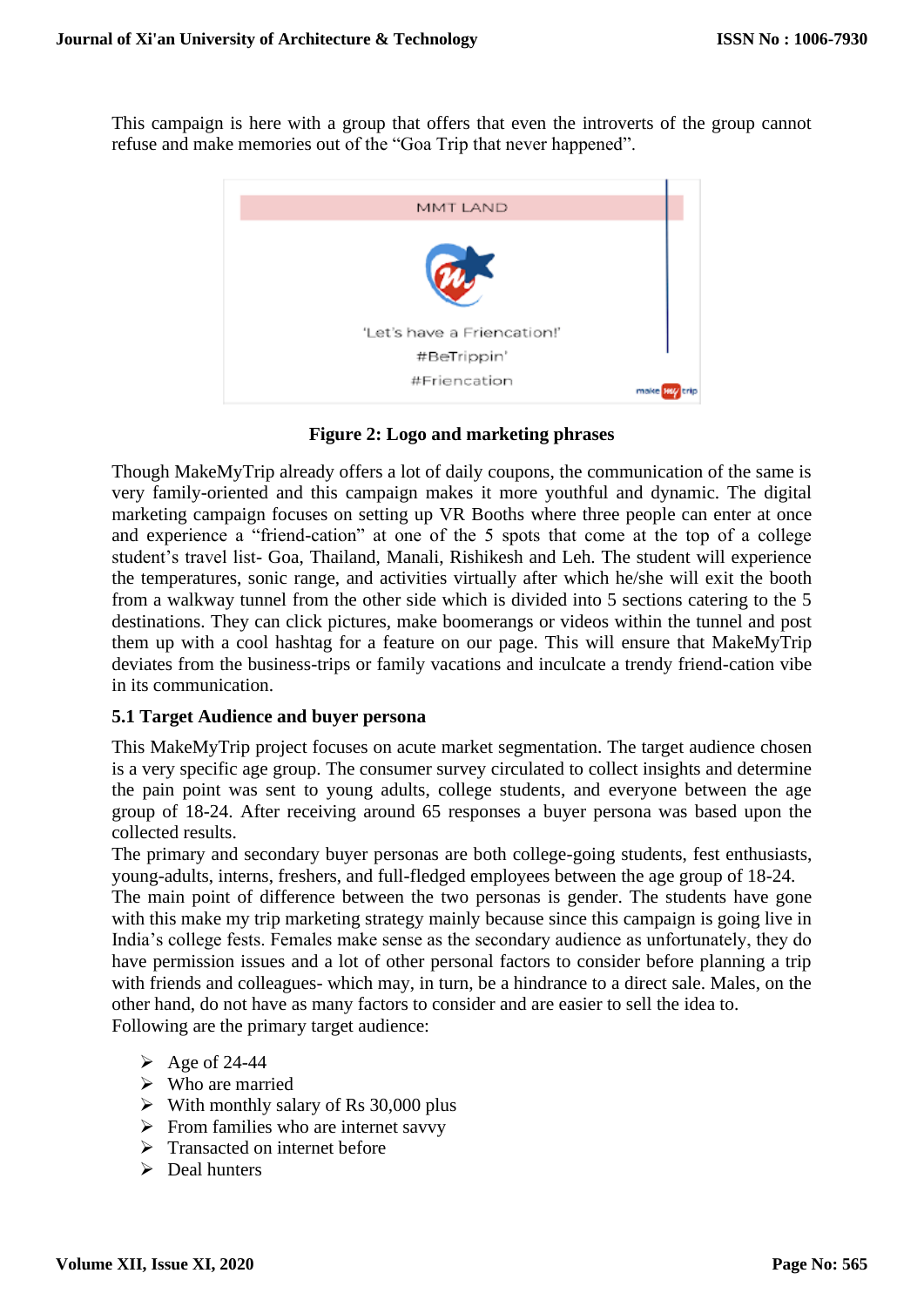$\triangleright$  Early adopters

### **5.2 search Engine Optimisation (SEO)**

The online activities focus on boosting MakeMyTrip's digital marketing as a complement to the offline campaign by using all the content collected on-site to create some noise among the younger generation online.

The SEO strategy that the students have used for this campaign mainly focuses on targeting keywords extensively so they can penetrate almost every niche that a millennial lookup on Google.

| Subject:<br>*tring tring* Hello * FNAME *,Leh Ki Thandi Hawaayein<br>Calling - |  |
|--------------------------------------------------------------------------------|--|
| Preview Text:<br>Aaj hum tumhein *Leh* Jaayenge                                |  |
|                                                                                |  |
| Subject:<br>lss Baar Hum Honge Kaamiyaab in making the plan work!              |  |
| Proviow Toxt:<br>No excuses will be accepted. Bol do us dost se                |  |

### **Figure 3: Marketing content sample**

As an example, 85 keywords are listed in the presentation and the same has been broken down into Generic, Competitive, and Branded keywords.

The resultant meta-tags will have a quirky tone which will ultimately take them to the landing page showcasing what their 'friend-cation' could look like if they book with MakeMyTrip.

Along with search engine activities, they will step up their Instagram, Facebook, and Twitter communication through organic posts that follow recent social trends and communicate with the lingo of the younger generation. The focus will mainly be on Instagram and Facebook since the target audience flocks there.

### **5.3 Email marketing**

The e-mail marketing strategy undertaken by the students includes reminder e-mails with catchy subject lines and descriptions. Out of all the e-mails sent out, some will have a link to the landing page, some to the blogs, and others to video montages made of the offline activity done at various college fests.

#### **5.4 Endorsers and influencers**

Social media strategy and marketing come into play here. MakeMyTrip signed up with the energetic duo of Alia Bhatt and Ranveer Singh in February 2016 and have filmed several humorous and witty television advertisements with them which speak to the young and old audience alike. This is the reason why our students did not change the endorsers of the brand and planned to make a series of video ads to coincide with their campaign and promote them across YouTube, Facebook, and IGTV.

The ads will be in a "to-be-continued" format where Alia and Ranveer will narrate their "MMT Ke Kisse" or Stories with MMT to their grandchildren and show flashback memories. These stories will feature each of the 5 destinations targeted by our students.

For influencer marketing, our students have gone with two main methods of operation. Firstly, whichever college fests will be targeted, they will have a set of "popular kids" or "cool gang" like every college does. They will be taken as micro-influencers and given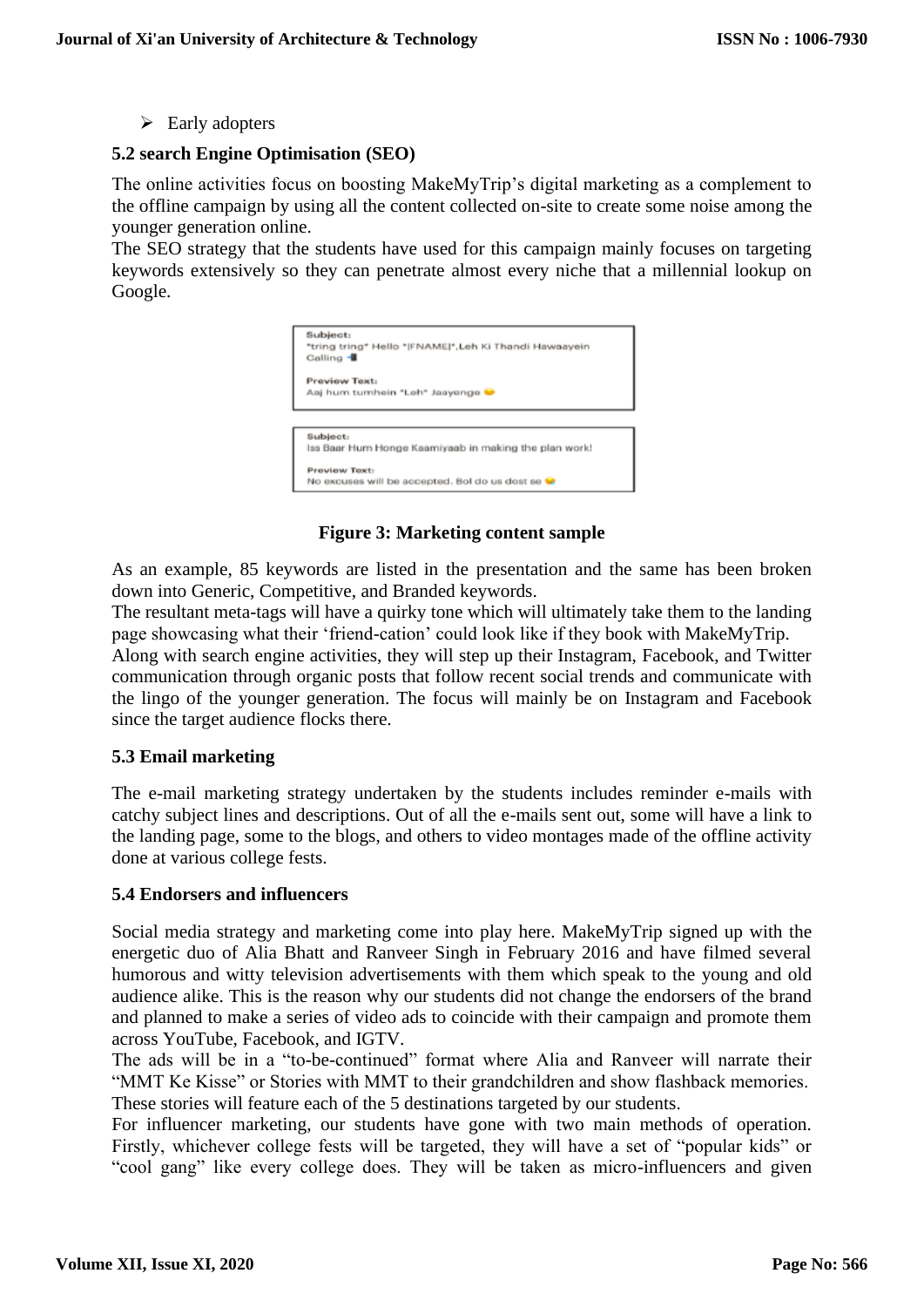referral codes to go on a trip to any of the 5 destinations targeted, post pictures and use our hashtags (#Friencation #BeTrippin) and ultimately stoke their friends to take a trip and follow the cool-kid trend. These college-students normally have a large follower base and network of other college-going children which will help in pinpoint targeting at minimal costs.



**Figure 4: Posters**

## **5.5 Content congregators**

Along with Google display ads and banner ads which will lead to the landing page upon receiving a click, our students have targeted innovative keywords like **"what should I do after 12th" "I need a break" "what to do when I'm bored" "courses after 12th commerce/science/arts"** etc so that when the target audience Googles these keywords, the MMT Land meta tags and display ads appear.

The content creators that our students plan to rope in include BuzzFeed, FilterCopy, Mad over Marketing, Social Samosa, JordIndian, ScoopWhoop etc. These names are big among the target audience chosen and will create blogs, quiz, memes, video content and native communication revolving around the MMT Land campaign to create buzz and spread awareness to spark the required consideration and ultimate action.

# **5.6 Innovation**

Along with the main campaign, our students have thought of an innovative campaign to leave no stone unturned. Since the main campaign focuses on tier 1 and tier 2 college flagship events and university fests, in the innovative campaign all the tier 3 colleges and schools are to be targeted.

In this campaign, a school bus which is totally revamped according to the MakeMyTrip theme will be sent out and after a day full of engaging activities and prize-winning, MakeMyTrip will ask all the students to write down their dream destination and one activity that they always wanted to do there, for example- deep-sea diving at the Maldives or cycling across the plains of Kerala.

After collecting all the wishes, MakeMyTrip will announce 5 lucky winners and fulfill their wishes!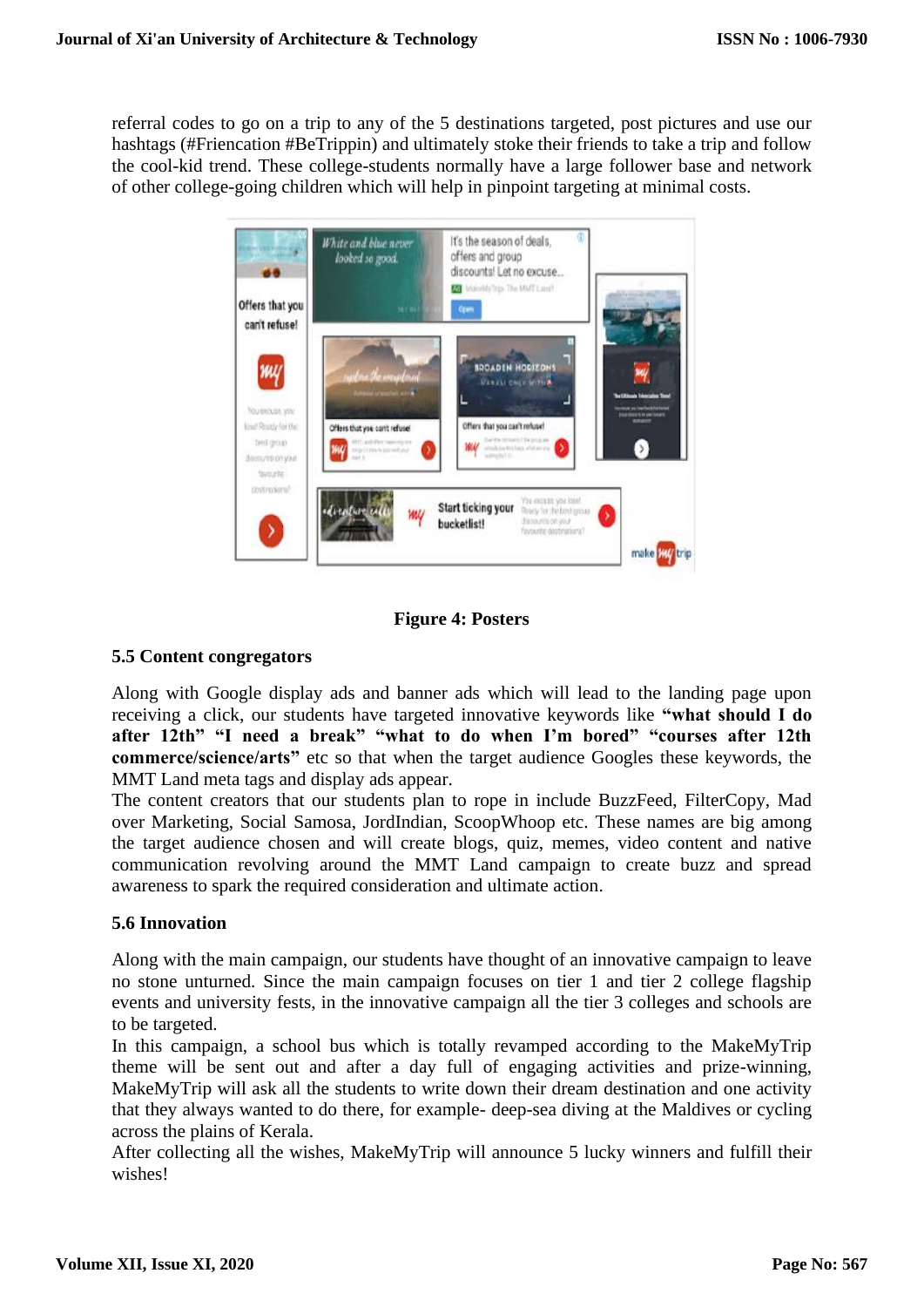### **6. Statistics and general methodology**

## **6.1 Market share**



**Figure 5: Market share**

### **6.2 Customer segments**

The customer segment of MakeMyTrip includes customers of all age groups, especially internet users, and youngsters. Corporate customers are also part of their corporate travel segment, especially SMEs (Small and medium enterprises).

### **6.3 Key partners**

Different investors who have funded MakeMyTrip time to time are key partners of the brand. These include Tiger fund, Helion Venture Partners, SAIF Partners, Sierra Ventures, Ctrip, etc. These firms invest in the company from time to time.

### **6.4 Key resources**

The key resources behind the growth and success of MakeMyTrip are its human resources and other organizational resources.

### **6.5 Human resources**

The sustainable competitive advantage of the brand is its people or human resources. The workforce of the company is autonomous and independent. The team members are likeminded young techies who possess both managerial and technical skills. Another key resource of the company is its proprietary technology, which has the capability of a good search engine. Being user-friendly platform technology, it provides offers based on the best comparison. The use of mobile technology for sales and service is the main element in the success of MakeMyTrip. The policies of the brand also play a crucial role in its success like the recruitment policy of the company focuses on recruiting the best talent carrying specific domain-specific skills so that site visitors are served with highly customized and customercentric solutions.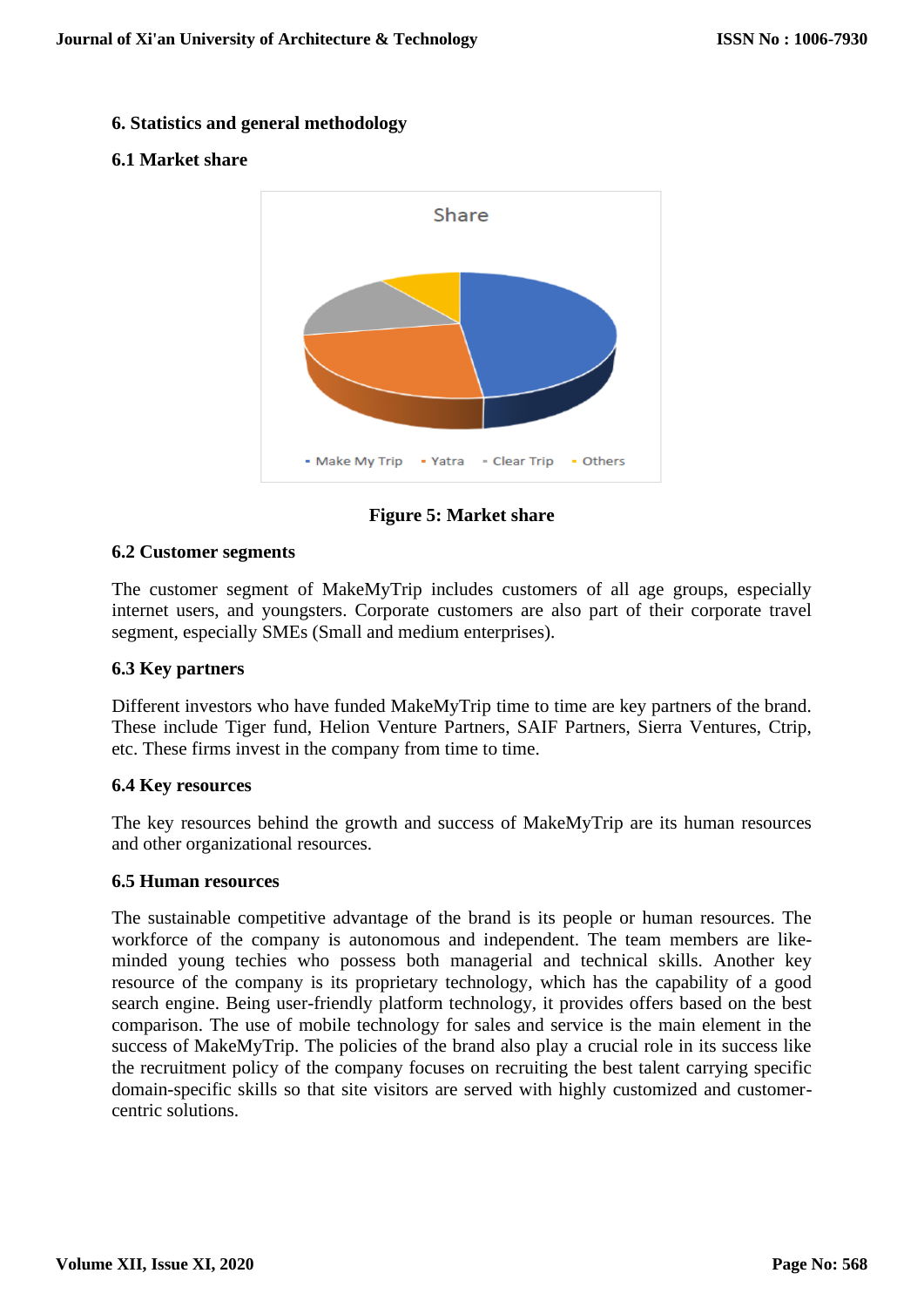### **6.6 Key activities**

Different key activities of MakeMyTrip include booking of the air, bus, rail tickets, hotel booking, holiday packages, car hire, etc. Other travel-related services that are offered by third party vendors like travel insurance and visa processing are also accessible through the company. Ma keMyTrip lets the users book air tickets, bus tickets, buy holiday packages, book hotels and accommodations and hire a car. Through MakeMyTrip, users can also access other travel-related services provided by third-party vendors like visa processing and travel insurance.

### **6.7 Channels**

Different channels of MakeMyTrip are its websites, through which travellers can search, book, plan, and buy lots of travel-related products and services. These websites include MakeMyTrip.com, easytobook.com, hoteltravel.com, etc. Other channels are distribution channels that are technology-oriented like travel stores, call centres, the network of travel agents, and mobile service platform.

### **6.8 Customer relationship**

MakeMyTrip focuses on long term customer relations as their services are more customercentric. It handles different issues or queries of customers by themselves rather than passing them to other agents. The company constantly improves its customer support services by adopting advanced and latest technology. For better customer service and their convenience, the company has introduced three customer service channels i.e. call centre, chatbots, and inapp self-service facility. Customers can easily reach to the company for any query using these channels. The chat interface of MakeMyTrip i.e. Myra and Gia are in-house developed chatbots that are in natural language and advanced too. These have self-learning capabilities to cater to the specific requirements of customers of the industry. More than 80% of queries of customers are being addressed by these chatbots and rest is taken care of by an offline human agent.

In its call centre customer care service, an in-house CRM tool is designed i.e. MyDesk. It provides seamless integration of chat and voice channels with analytical tools and dashboards. This empowers agents by providing necessary tools and information to deal with queries of customers effectively. "Trip ideas" is another feature that is developed to facilitate travellers in making decisions related to travelling by guiding them in trip planning, destination discovery, and identification of personal travel interests. One more similar feature "Trip Assist" acts as a personal travel assistant to customers to assist them during their whole trip. Similarly, "Trip Money" is there to support customers to take loan approval for buying their desired tour-package.

### **6.9 Key growth**

1. MakeMyTrip initiated its operations in 2000 as an online travel portal which was specifically focused on the travel market of US-India.

2. In India, it started operations in 2005 and also, received major first stage funding from SAIF partners i.e. the US \$10 million (Rs. 44.28 crores).

3. Domestic holiday tour packages were launched in 2008 for hotel searches and Indian travelers.

4. In 2009, the brand extended its services into bus ticketing and provided the facility for multi-city booking reservations. It launched makemytrip.ae for Emirates markets.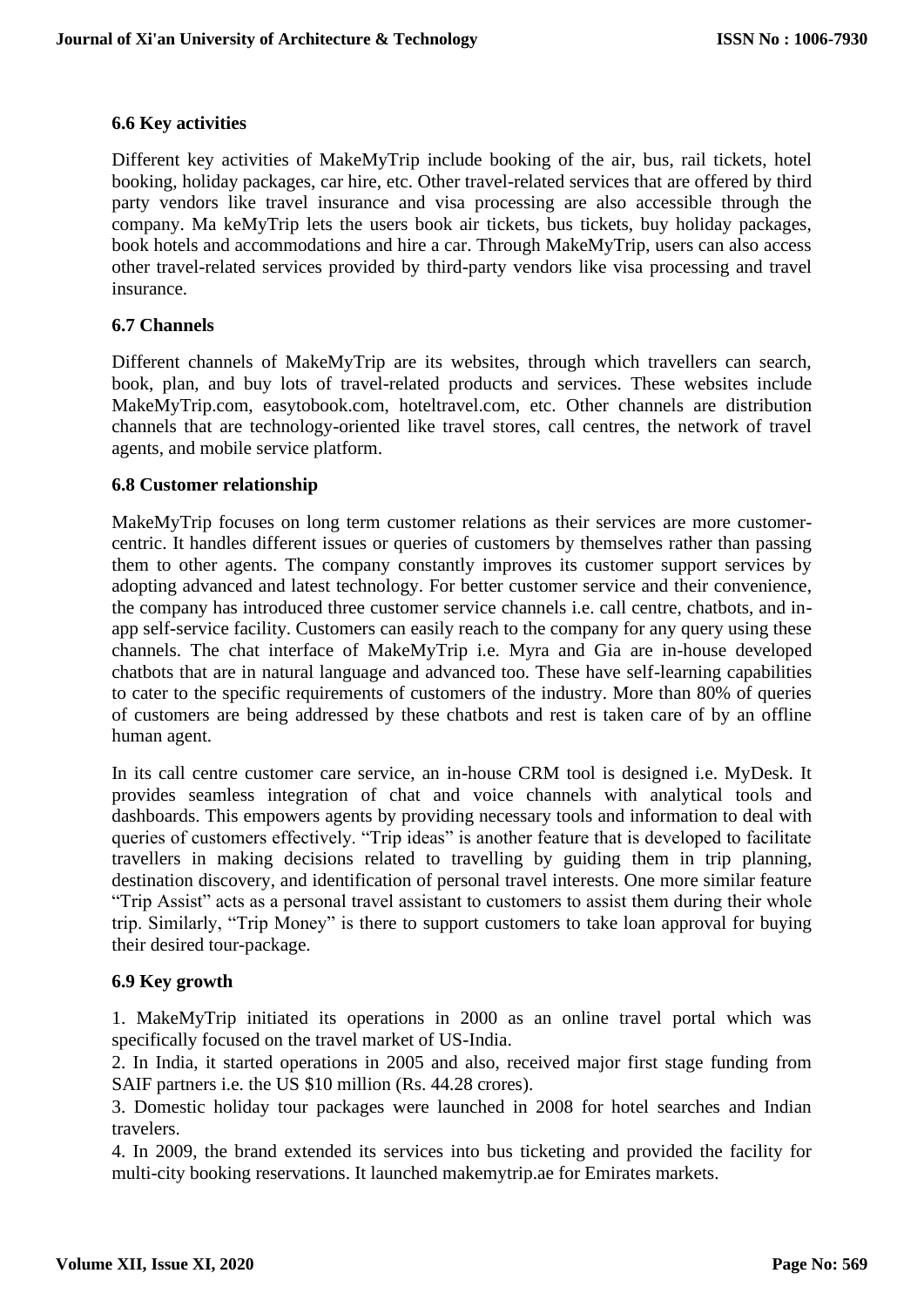5. It secured 2nd rank in a survey of "Great places to work" in 2010.

6. In 2016, the merger was announced with Goibibo, which was one of the biggest competitors in the online travel business market, and in 2017 the consolidation with Goibibo happened. It became the biggest merger in the travel industry.

7. In 2019, acquisition of a major stake of Quest2travel.com took place by MakeMyTrip limited, and also, a digital campaign was launched and named as #MyIndiaMyTrips.

## **7. Key decisions**

- 1. Expand hotel and packages
- 2. Expand service and product portfolio to enhance cross selling opportunities
- 3. Expand travel agents' network
- 4. Enhance service platforms by investing in technology
- 5. Spandex geographic markets
- 6. Pursue selective strategic partnership and acquisition



# **Figure 6: Revenue distribution**

# **8. MakeMyTrip during COVID pandemic**

- ➢ Covid19 made the world to suffer a very bad situation. All over the world covid19 affected really badly. Many were affected by covid19. Most of them survived, but some of them lost their lives.
- ➢ Covid19 affected most of the country's economy. Their GDP went down to negative also. Lock down, health issues, joblessness everything affected people and countries very badly. So many businesses shut down for ever. It created a lot of jobless people in country. Likewise Make My Trip also got bad effects due to covid19.
- ➢ Make My Trip (MMT) is an online business startup. It was formed in 2000. But till this time, they didn't much affect by anything else like covid19. On march 25 India government declared complete lockdown for 21 days. All domestic and international flights stopped their services. Hotels and resorts closed. Every industry got shut down for 21 days. But the lockdown extended up to a period of 60 days in restricted manner to prevent covid19.
- ➢ Make My Trip suddenly stopped all its functions and also the booking was cancelled. They announced discounted hotel accommodation to doctors in cities and tourism ministry has launched a website to support stranded foreign travellers as the country witnesses 21-day lockdown to battle Covid-19 crisis.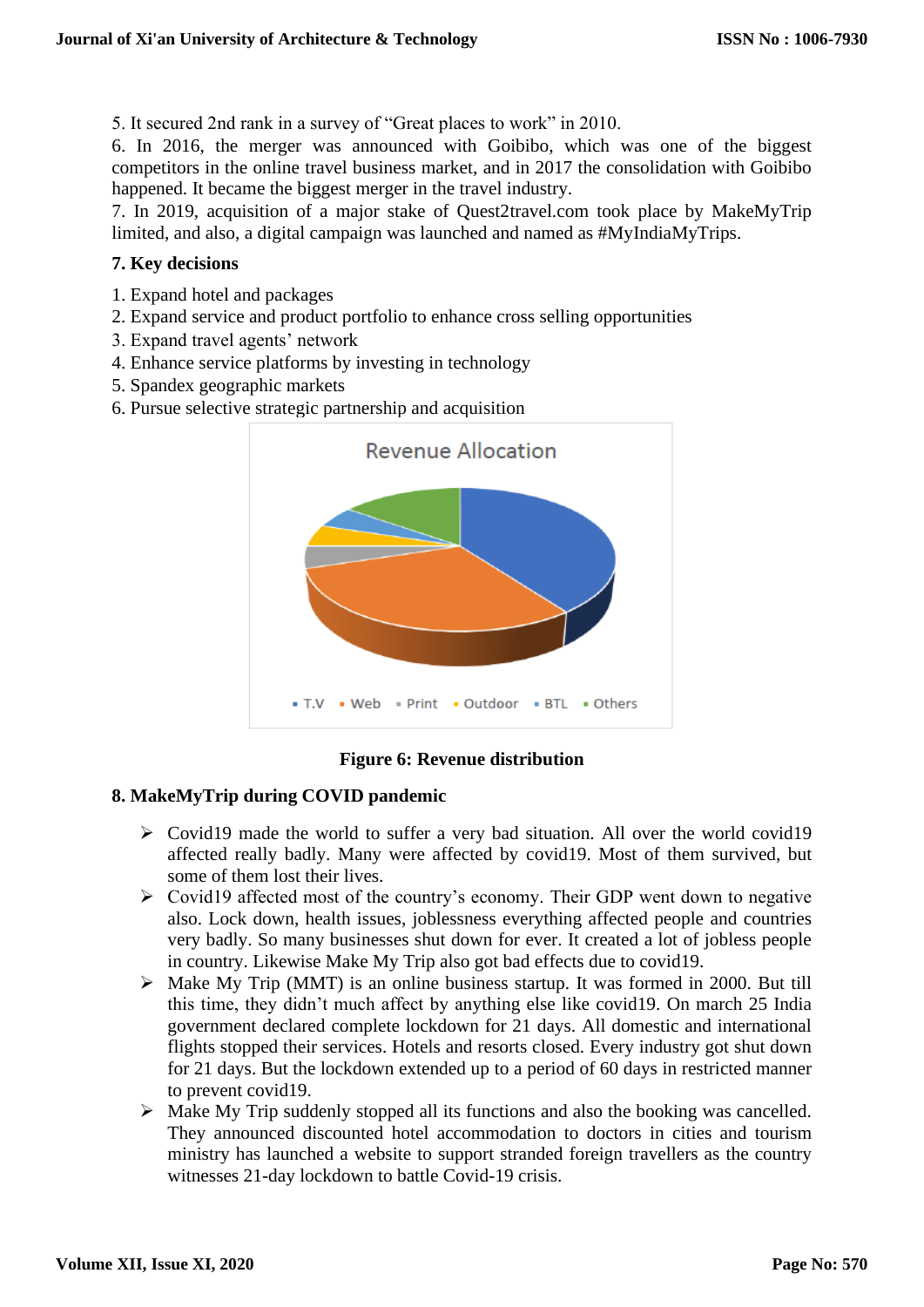- ➢ Make My Trip said it launched the initiative to support temporary accommodation needs of medical frontline staff fighting Covid-19 and will enable them to book from over 900 hotels across 200 cities at discounted rates.
- ➢ In a statement, Make My Trip executive chairman Deep Kalra said, "We are grateful for the courage shown by healthcare workers and we want to assist them by providing comfortable and subsidised accommodation options to these heroic first responders."
- $\triangleright$  With most of the countries are under lockdown due to the coronavirus pandemic, online travel aggregators such as MakeMyTrip (MMT) have been severely impacted. Notably, the share price of MakeMyTrip declined from \$29.95 on February 12 to an all-time low of \$10.8 on Thursday, March 18.
- ➢ In response to this situation, MMT's founder and executive chairman Deep Kalra and CEO Rajesh Magow, on Tuesday (March 24), shared a revival plan with the company's employees.
- ➢ In a letter, they said that the company is reviewing its operating costs. MakeMyTrip is also planning to undertake multiple tough measures to minimise the overall expenses. "Being an online company, the majority of our costs are variable, however, the situation demands that we take a hard look at all our fixed costs including people costs," the letter read.
- $\triangleright$  Some of the measures shared by the top executives of the company include reducing variable costs such as advertising, sales promotions and payment gateway costs, along with optimising IT infrastructure and expenses relating to the functioning of our offices and other establishments. The company is also cancelling all the scheduled events, training, etc. MMT is also suspending all the brand-building expenses in the following quarter as well. "There has been a sharp drop in bookings with cancellations and the latest restrictions on domestic air/rail/bus travel has brought our industry to a virtual standstill," the letter read.
- ➢ Additionally, the company is also reducing the costs on employee front as well and to set an example both Kalra and Magow are not taking any salaries effective April 2020.
- $\triangleright$  Rest of the leadership team have also offered to take approximately 50% in their compensation. "All of the above makes us confident that we would together be able to weather this storm and come out stronger," MakeMyTrip's top executives said.
- ➢ MakeMyTrip (MMT) will laid off around 350 employees, comprising 10% of the workforce, citing slowdown in the business due to global travel restrictions to contain the spread covid-19.
- ➢ He added that all affected employees will be provided medical coverage along with their families till the end of the year. The company will also ensure gratuity payments, and outplacement support for all the 350 employees. Before the move on layoffs, the online travel company in April had furloughed salaries of 3,000 employees. Before the move on layoffs, the online travel company in April had furloughed salaries of 3,000 employees.
- ➢ "The message is loud and clear that this industry that contributed at least 10 per cent of GDP, employs more than 10 per cent of our people - this industry is going to be on its own and needs to take care of itself. We need an approval to start functioning," Mr Kalra said. India's COVID-19 economic rescue plan, billed as a ₹ 20 lakh crore stimulus, rests mostly on boosting company credit but contains scant new public spending, tax breaks or cash support to revive demand and prevent firms from collapsing, business leaders and economists have said. The start on 25 May of flights is very encouraging and it is only logical that the other constituents of the industry are allowed to function. People need to stay somewhere when they travel. When the